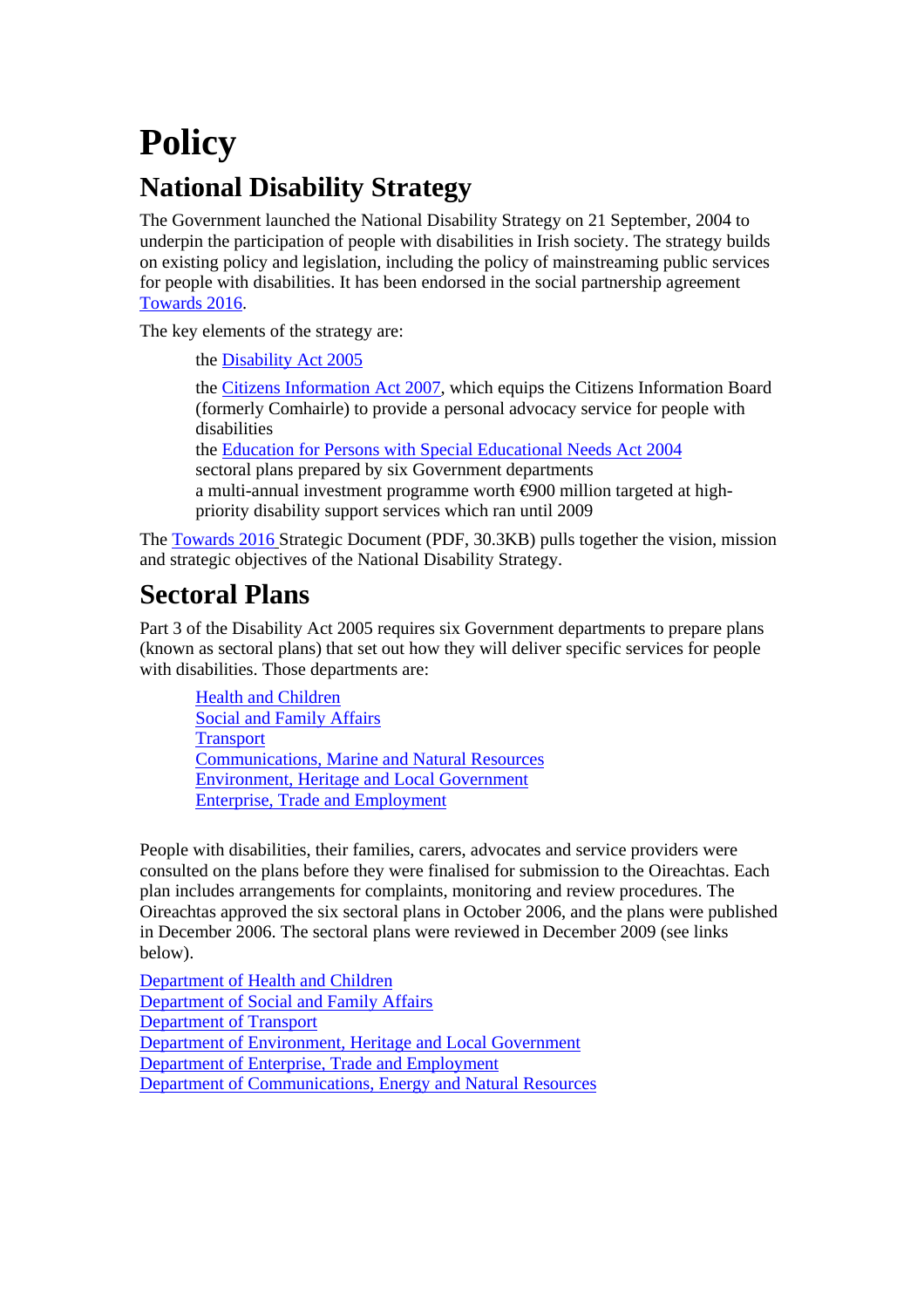### **3% Target for Employment of People with Disabilities**

Part 5 of the Disability Act 2005 provides for a statutory target, currently set at 3%, for the recruitment and employment of people with disabilities in the public sector. Public bodies are required to submit reports on their compliance with the target to their monitoring committees by 31 March each year. The monitoring committees are, in turn, required to submit their reports to the NDA and ministers by 30 June annually.

Following the first year of reporting under the Act, the process was reviewed by the NDA in consultation with the Department of Justice and Equality and other Government departments, and revised reporting formats were agreed and used to gather 2007 data onwards

 The NDA submitted the first statutory report on the compliance by the public service with the target, based on 2006 data, to the Minister of State of this Department in 2007.

Reports based on [2006](http://www.nda.ie/website/nda/cntmgmtnew.nsf/0/60DD74656B72013F802573B5005CD6C7?OpenDocument); [2007](http://www.nda.ie/website/nda/cntmgmtnew.nsf/0/922242B407D6E67D8025752000472790?OpenDocument); [2008](http://www.nda.ie/website/nda/cntmgmtnew.nsf/0/584C604587AEE6BE8025768D00574AFE?OpenDocument); [2009](http://www.nda.ie/Website/NDA/CntMgmtNew.nsf/0/8F8C51C08DD77DE1802578D50059FF75?OpenDocument) and [2010](http://www.nda.ie/Website/NDA/CntMgmtNew.nsf/0/3DEC8437DD0A27B580257961003AE480?OpenDocument) data are all available at the links provided.

### **2011**

## **Implementing the Strategy: National Disability Strategy Implementation Group. (NDSIG)**

The current Programme for Government commits to publishing "*following wide consultation, a realistic implementation plan for the National Disability Strategy (NDS), including sectoral plans with achievable time scales and targets within available resources and ensuring whole of government involvement and monitoring of the Strategy, in partnership with the disability sector*".

In line with this commitment on 30 November 2011, the Minister of State at the Department of Justice and Equality, Kathleen Lynch established and will personally chair the National Disability Strategy Implementation Group (NDSIG). The Group is a collaborative partnership comprising members from: the Senior Officials Group on Disability (chaired by the Department of Justice and Equality); the Disability Stakeholders Group (DSG); the National Disability Authority (NDA); and the County and City Managers Association. This group replaces the former National Disability Strategy Stakeholder Monitoring Group (NDSSMG).

#### **Purpose of the NDSIG**

• To provide a forum under the leadership of the Minister within which Government officials and disability stakeholders can work together, to guide the development of a National Disability Strategy Implementation Plan and to collaborate on its implementation including advising on resolution of implementation difficulties.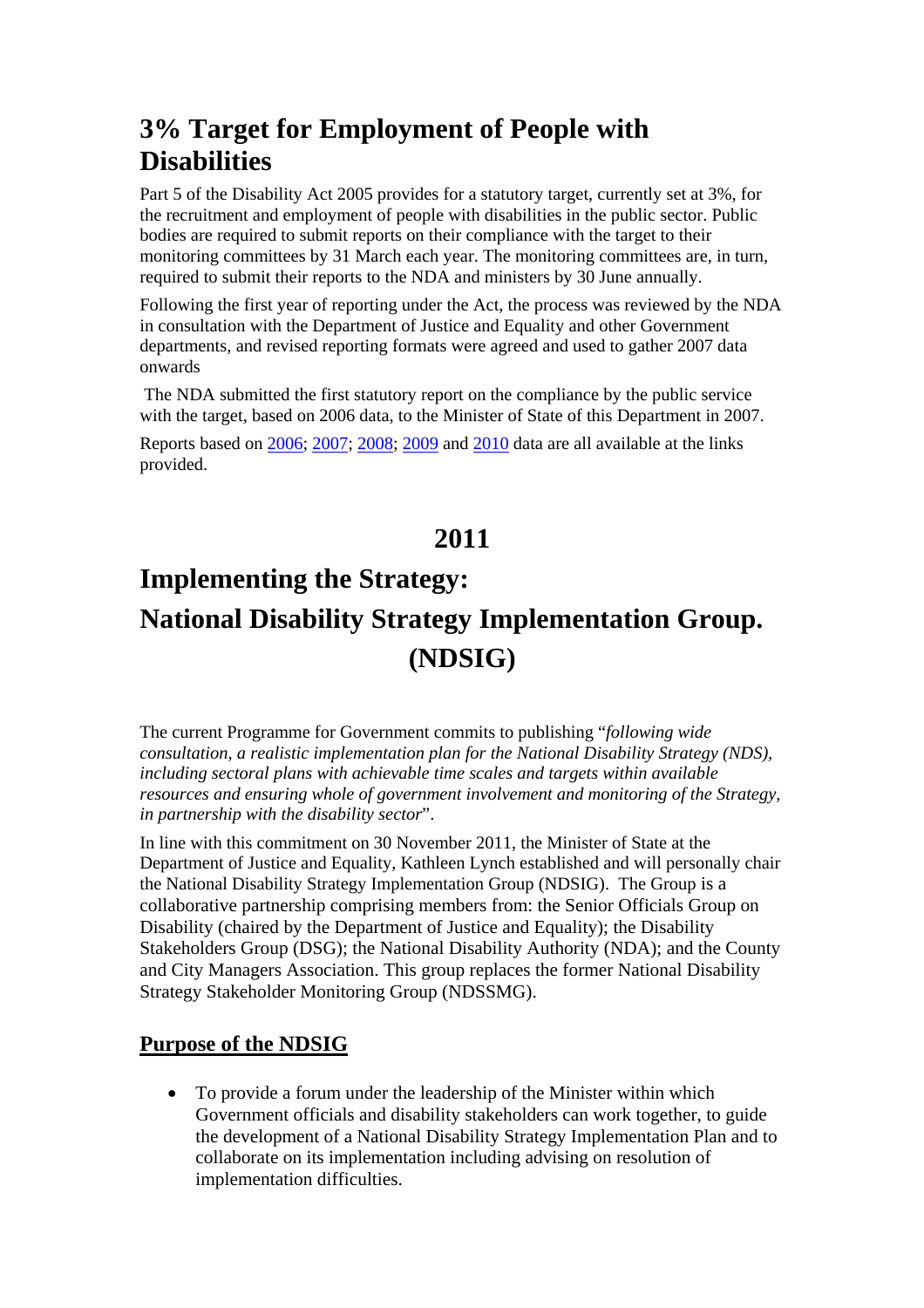- To bring the lived experience of people with disabilities to bear on strategic and cross-sectoral implementation issues.
- To promote positive change in attitudes towards disability.
- To support the Minister in reporting on the Implementation Plan as required to the Cabinet Committee on Social Policy.

Membership of the Group is made up of representatives of the Departments of Health; Social Protection; Transport, Tourism and Sport; Environment, Community and Local Government; Jobs, Enterprise and Innovation; Communications, Energy and Natural Resources; Arts, Heritage and the Gaeltacht; Agriculture, Fisheries and Food; Education and Skills; Children and Youth Affairs and Public Expenditure and Reform.

#### NDA

County & City Managers Association

Disability Federation of Ireland; Inclusion Ireland; Mental Health Reform; National Federation of Voluntary Bodies; National Service Users Executive and Not for Profit Business Association.

It also includes a number of service users who are serving as individuals in a personal capacity.

#### **Terms of Reference of NDSIG:**

re-energise the National Disability Strategy, maximising what can be realistically achieved within available resources, towards enhancing the quality of life of people with disabilities; guide the development of an Implementation Plan for the NDS in accordance with the commitments in the Programme for Government, setting actions and targets that can be realistically achieved as a three year programme of work; Collaborate and monitor the implementation of the plan.

#### **Modus Operandi:**

- The Terms of Engagement document sets out the consultation method to be used between Government Departments and the DSG. It is only cross-sectoral and strategic concerns which arise at these consultations that should be brought forward for discussion at the NDSIG.
- The DSG will deliver advice to the NDSIG by way of co-ordinated written and oral input presented by its Chairperson, who may select other members to speak at the NDSIG on any given issue.
- Following the publication of the Implementation Plan, the NDSIG will meet at least 4 times per year, or as directed by the Minister, to include both plenary and thematic sessions. For thematic sessions, only those Government Departments with responsibility for or interest in the topic concerned will attend, together with the DSG, the NDA and other relevant stakeholders as deemed appropriate.
- The Minister will keep the Taoiseach informed in relation to the work of the group by way of the Cabinet Committee on Social Policy.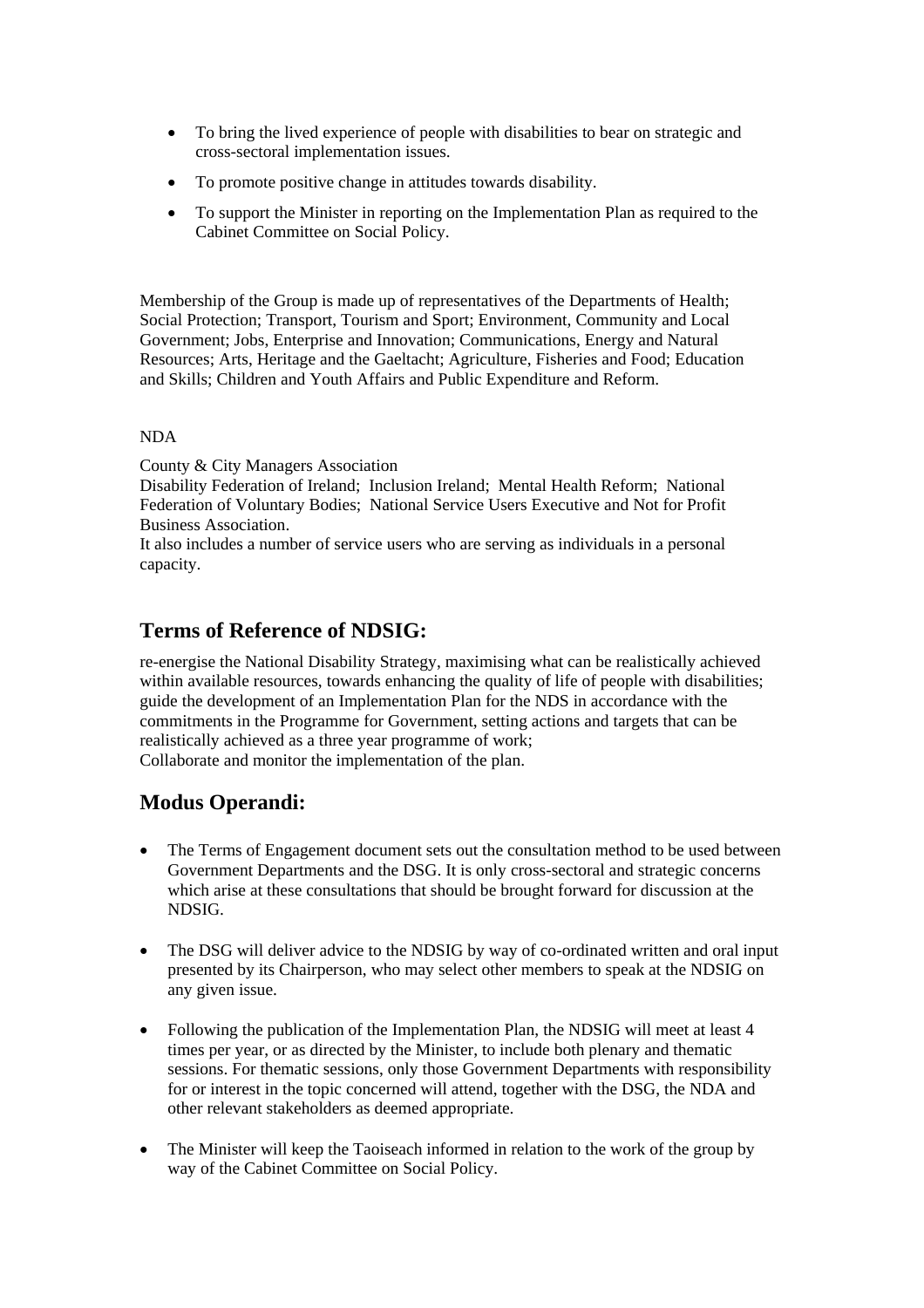#### **Information Days January 10 and 31, 2012**

At the inaugural meeting of the National Disability Strategy Implementation Group in November 2011, Minister of State Kathleen Lynch, T.D; requested that in line with the commitment in the Programme for Government the Group produce a new Implementation Plan for the National Disability Strategy, Information sessions were held to familiarise new group members with Departments' range of responsibilities and ongoing work in relation to disability and issues involved in the development of the Plan. The relevant Government Departments along with the County and City Managers Association gave presentations to raise awareness of what has been achieved to date and what challenges face us in devising and implementing a new plan over the next three years. The National Disability Authority hosted the Information Days and also made a presentation on monitoring the National Disability Strategy. Below are links to presentations.